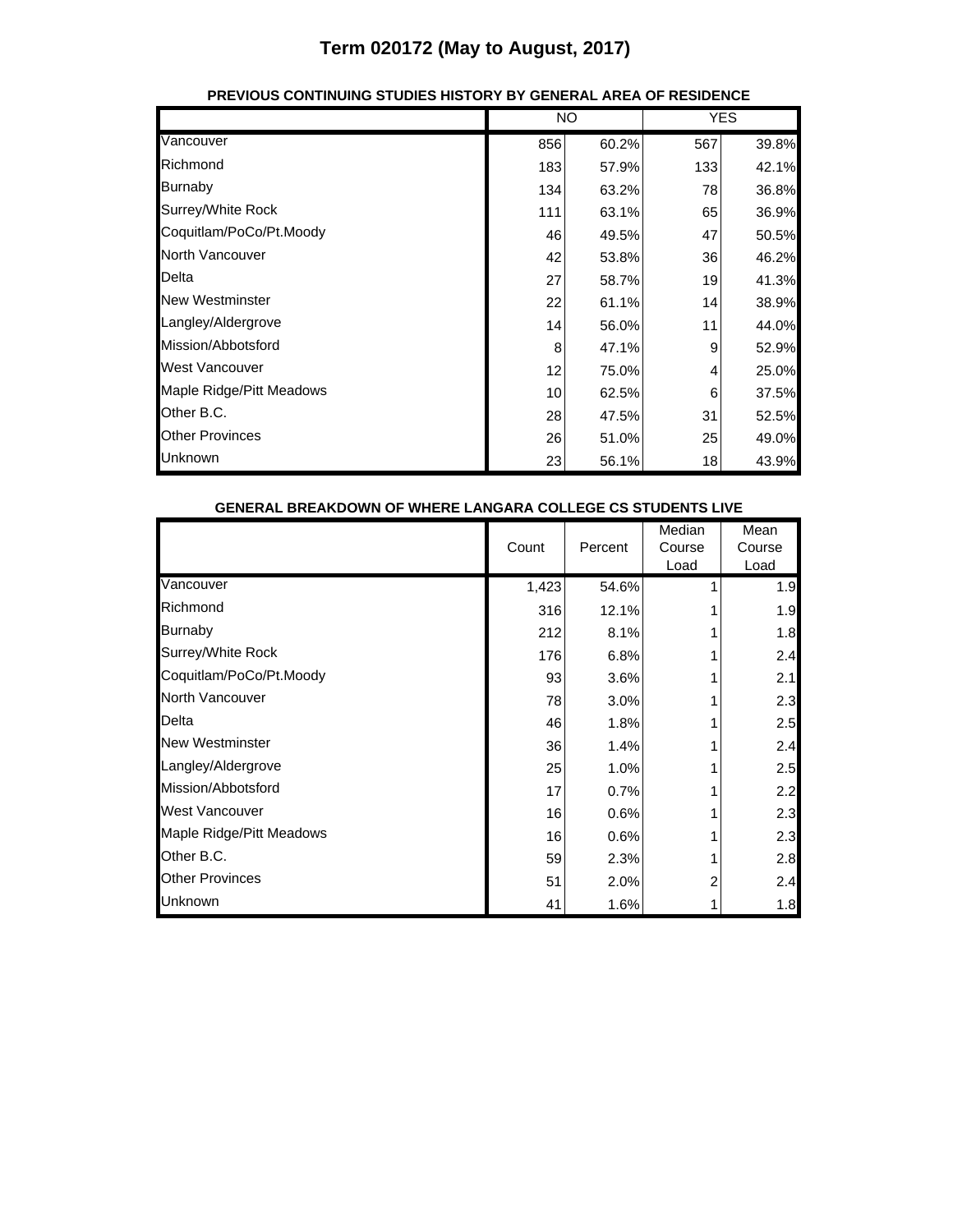| Vancouver      | V5K- Vancouver (North Hastings Sunrise)                       | 21                     |
|----------------|---------------------------------------------------------------|------------------------|
|                | V5L- Vancouver (North Grandview Woodland)                     | 26                     |
|                | V5M- Vancouver (South Hastings Sunrise)                       | 42                     |
|                | V5N- Vancouver (South Grandview Woodland)                     | 63                     |
|                | V5P- Vancouver (Victoria Fraserview)                          | 105                    |
|                | V5R- Vancouver (South Renfrew Collingwood)                    | 101                    |
|                | V5S- Vancouver (Killarney)                                    | 72                     |
|                | V5T- Vancouver (East Mount Pleasant)                          | 45                     |
|                | V5V- Vancouver (West Kensington Cedar Cottage)                | 58                     |
|                | V5W- Vancouver (SE Riley Park Little Mountain / North Sunset) | 75                     |
|                | V5X- Vancouver (SE Oakridge / South Sunset)                   | 128                    |
|                | V5Y- Vancouver (West Mount Pleasant)                          | 52                     |
|                | V5Z- Vancouver (East Fairview / South Cambie)                 | 65                     |
|                | V6A- Vancouver (Strathcona / Downtown Eastside)               | 19                     |
|                | V6B- Vancouver (NE Downtown / Yaletown)                       | 46                     |
|                | V6C- Vancouver (Waterfront / Coal Harbour / Canada Place)     | 9                      |
|                | V6E- Vancouver (SE West End / Davie Village)                  | 40                     |
|                | V6G- Vancouver (NW West End / Stanley Park)                   | 51                     |
|                | V6H- Vancouver (West Fairview / Granville Island)             | 29                     |
|                | V6J- Vancouver (NW Shaughnessy / East Kitsilano)              | 43                     |
|                | V6K- Vancouver (Central Kitsilano / Greektown)                | 32                     |
|                | V6L- Vancouver (NW Arbutus Ridge / NE Dunbar Southlands)      | 20                     |
|                | V6M- Vancouver (South Shaughnessy / SE Arbutus Ridge)         | 54                     |
|                | V6N- Vancouver (West Kerrisdale / Musqueam)                   | 22                     |
|                | V6P- Vancouver (SE Kerrisdale / West Marpole)                 | 115                    |
|                | V6R- Vancouver (West Kitsilano / West Point Grey / Jericho)   | 27                     |
|                | V6S- Vancouver (NW Dunbar Southlands / Chaldecutt)            | 19                     |
|                | V6T- Vancouver (UBC)                                          | 15                     |
|                |                                                               |                        |
| Richmond       | V6Z- Vancouver (SW Downtown)<br>V6V-Richmond Northeast        | 29<br>$\boldsymbol{8}$ |
|                |                                                               | $\mathcal{P}$          |
|                | V6W- Richmond Southeast                                       |                        |
|                | V6X- Richmond North<br>V6Y- Richmond Central                  | 76<br>82               |
|                | V7A- Richmond South                                           | 46                     |
|                | V7B- Richmond (Sea Island / YVR)                              | 3                      |
|                | V7C- Richmond Northwest                                       |                        |
|                | V7E- Richmond Southwest                                       | 56<br>43               |
| <b>Burnaby</b> | V3N- Burnaby (East Big Bend / Edmonds)                        | 26                     |
|                | V5A- Burnaby (Lake City / Burnaby Mountain)                   | 15                     |
|                | V5B- Burnaby (Parkcrest Aubrey / Ardingley Sprott)            | 17                     |
|                |                                                               | 28                     |
|                | V5C- Burnaby (Burnaby Heights / Willingdon Heights)           | 21                     |
|                | V5E- Burnaby (Kingsway Beresford)                             |                        |
|                | V5G- Burnaby (Cascade Schou / Douglas Gilpin)                 | 20<br>50               |
|                | V5H- Burnaby (Maywood / Windsor)                              |                        |
|                | V5J- Burnaby (Suncrest / West Big Bend)                       | 35                     |

#### **DETAILED BREAKDOWN OF WHERE LANGARA COLLEGE CS STUDENTS LIVE**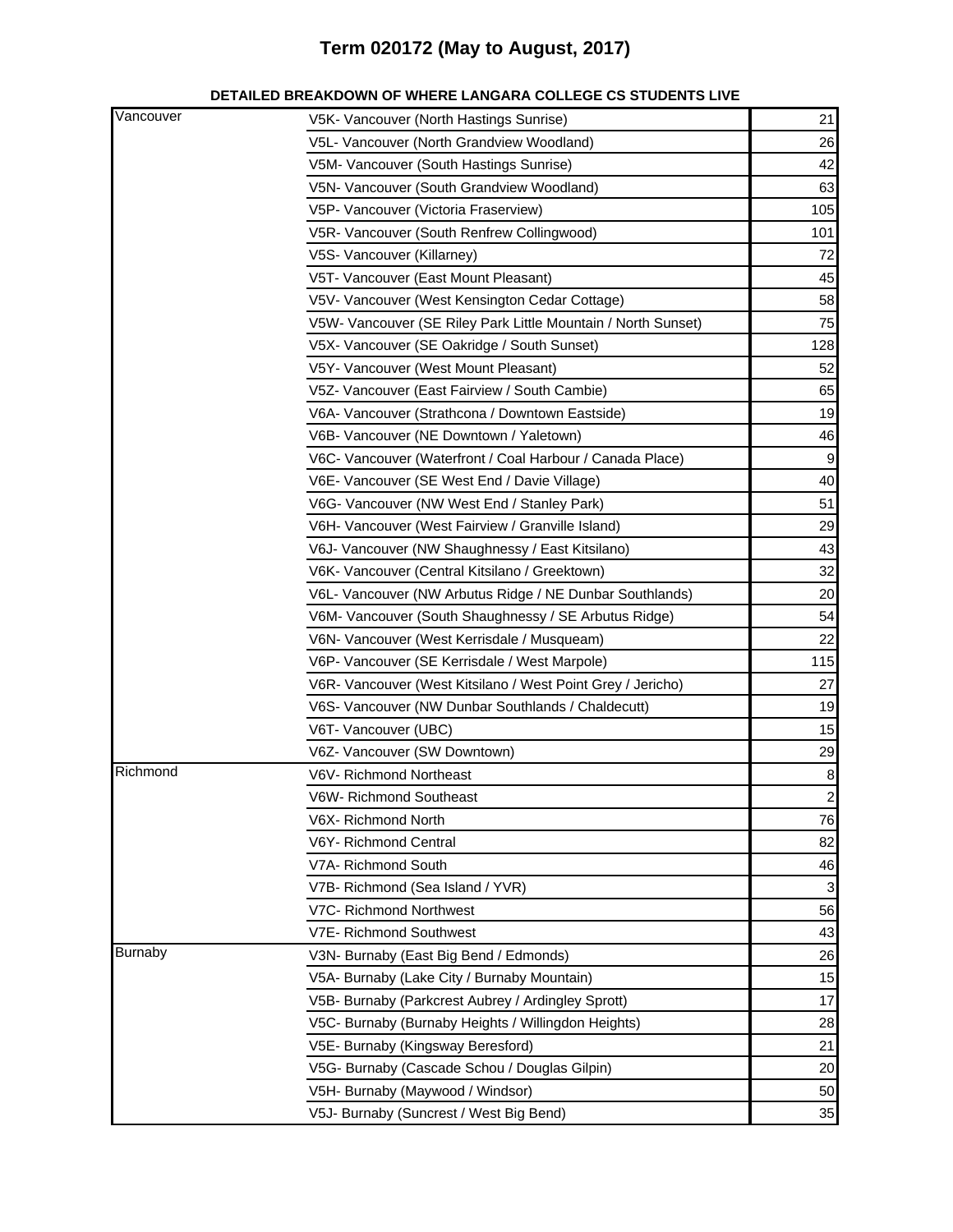| Surrey/White Rock        | V3R- Surrey North                      | 15                      |
|--------------------------|----------------------------------------|-------------------------|
|                          | V3S- Surrey East                       | 30                      |
|                          | V3T- Surrey Inner Northwest            | 18                      |
|                          | V3V- Surrey Outer Northwest            | 16                      |
|                          | V3W- Surrey Upper West                 | 31                      |
|                          | V3X- Surrey Lower West                 | 10                      |
|                          | V3Z- Surrey Lower East                 | 11                      |
|                          | V4A- Surrey Southwest                  | 12                      |
|                          | V4B- White Rock                        | 5 <sub>5</sub>          |
|                          | V4N- Surrey Northeast                  | 25                      |
|                          | V4P- Surrey South                      | $\mathbf{3}$            |
| North Vancouver          | V7G- North Vancouver Outer East        | $\mathbf{3}$            |
|                          | V7H- North Vancouver Inner East        | 5 <sub>l</sub>          |
|                          | V7J- North Vancouver East Central      | $\overline{9}$          |
|                          | V7K- North Vancouver North Central     | 5 <sub>l</sub>          |
|                          | V7L- North Vancouver South Central     | 17                      |
|                          | V7M- North Vancouver Southwest Central | 16                      |
|                          | V7N- North Vancouver Northwest Central | $\boldsymbol{8}$        |
|                          | V7P- North Vancouver Southwest         | 10                      |
|                          | V7R- North Vancouver Northwest         | 5                       |
| Coquitlam/PoCo/Pt.Moody  | V3B- Port Coquitlam Central            | 16                      |
|                          | V3C- Port Coquitlam South              | 18                      |
|                          | V3E- Coquitlam North                   | 23                      |
|                          | V3H- Port Moody                        | 15                      |
|                          | V3J- Coquitlam North                   | 11                      |
|                          | V3K- Coquitlam South                   | 10                      |
| Delta                    | V4C- Delta Northeast                   | 23                      |
|                          | V4E- Delta East                        | $6\phantom{1}$          |
|                          | V4K- Delta Northwest                   | 10                      |
|                          | V4L- Delta Southeast                   | $\mathbf{2}$            |
|                          | V4M- Delta Southwest                   | 5 <sub>l</sub>          |
| <b>New Westminster</b>   | V3L- New Westminster Northeast         | 12                      |
|                          | V3M- New Westminster Southwest         | 24                      |
| <b>West Vancouver</b>    | V7S- West Vancouver North              | 5                       |
|                          | V7T- West Vancouver Southeast          | $\mathbf{2}$            |
|                          | V7V- West Vancouver South              | $\overline{7}$          |
|                          | V7W- West Vancouver West               | $\mathbf{2}$            |
| Langley/Aldergrove       | V1M- Langley Township North            | $\overline{\mathbf{4}}$ |
|                          | V2Y- Langley Township Northwest        | 5 <sub>5</sub>          |
|                          | V2Z- Langley Township Southwest        | 1                       |
|                          | V3A- Langley City                      | 12                      |
|                          | V4W- Langley Township East             | $\mathbf{3}$            |
| Maple Ridge/Pitt Meadows | V2W- Maple Ridge East                  | $\mathbf{2}$            |
|                          | V2X- Maple Ridge West                  | $5\overline{)}$         |
|                          | V3Y- Pitt Meadows                      | $5\overline{)}$         |
|                          | V4R- Maple Ridge Northwest             | $\overline{4}$          |